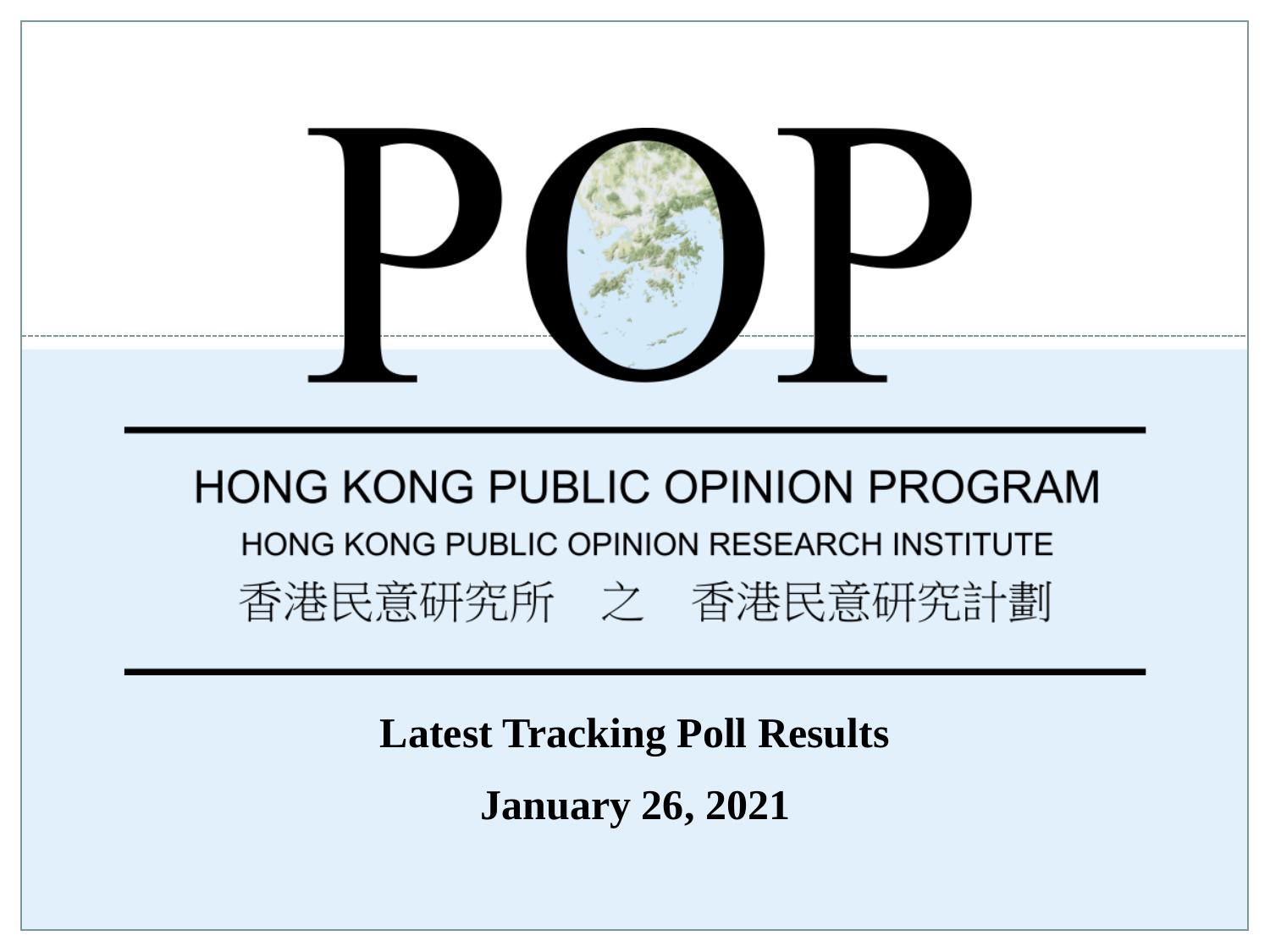# **Contact Information**

- Date of survey: 18-22/1/2021
- Survey method: Random telephone survey conducted by real interviewers
- Target population: Cantonese-speaking Hong Kong residents aged 18+
- Sample size: 1,011 (including 509 landline and 502 mobile samples)
- Effective response rate: 67.2%
- Sampling error: Sampling error of percentages not more than +/-4%, that of net values not more than  $+/-8\%$  and that of ratings not more than  $+/-2.1$  at 95% conf. level
- Weighting method: Rim-weighted according to figures provided by the Census and Statistics Department. The gender-age distribution of the Hong Kong population came from "Mid-year population for 2019", while the educational attainment (highest level attended) distribution and economic activity status distribution came from "Women and Men in Hong Kong - Key Statistics (2019 Edition)".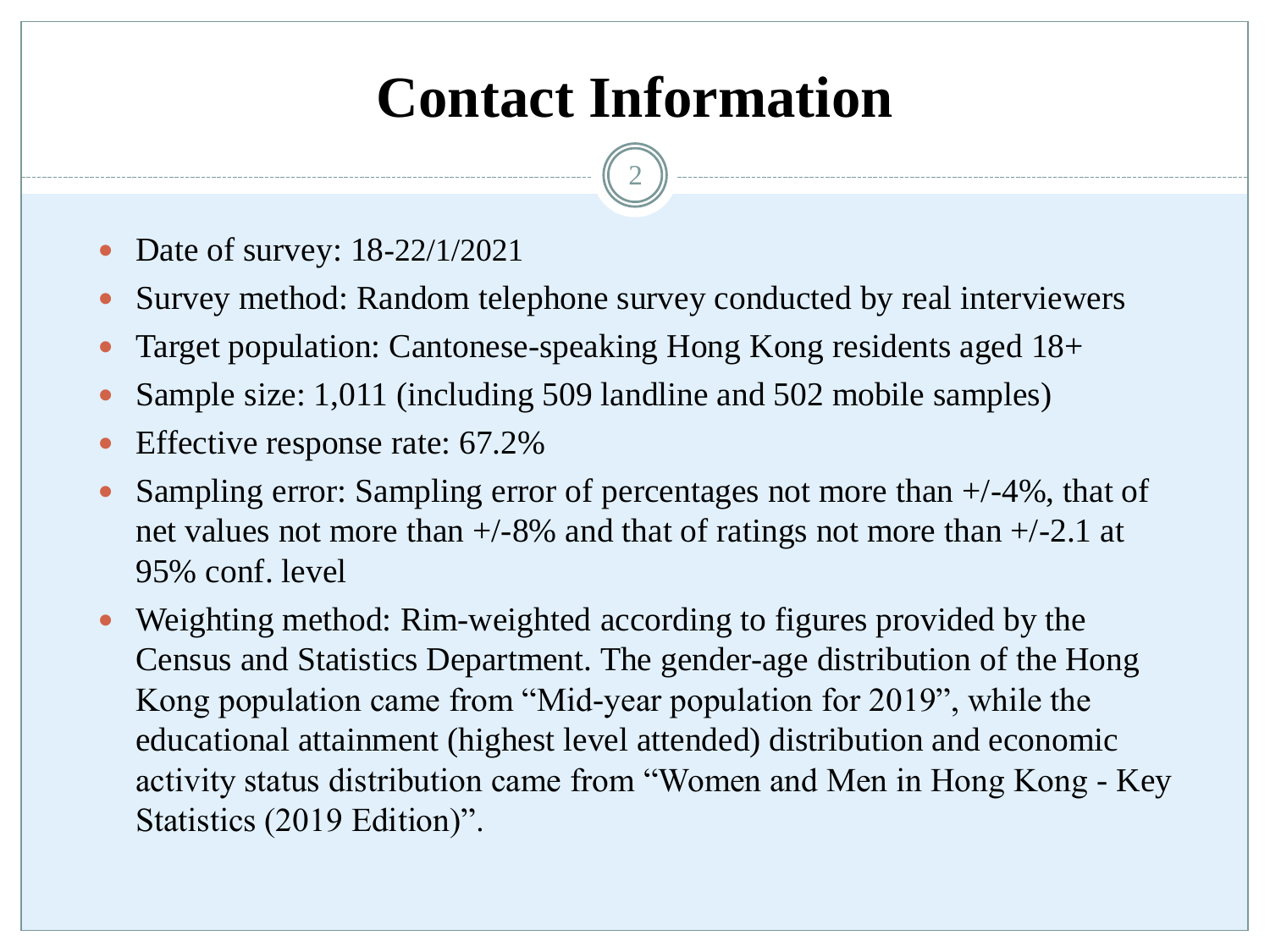# **Survey Topic**

- Popularity of Chief Executive
- Popularity of HKSAR Government
	- People's satisfaction with the HKSAR Government
	- People's trust in the HKSAR Government
	- People's appraisals of society's conditions
- Public Sentiment Index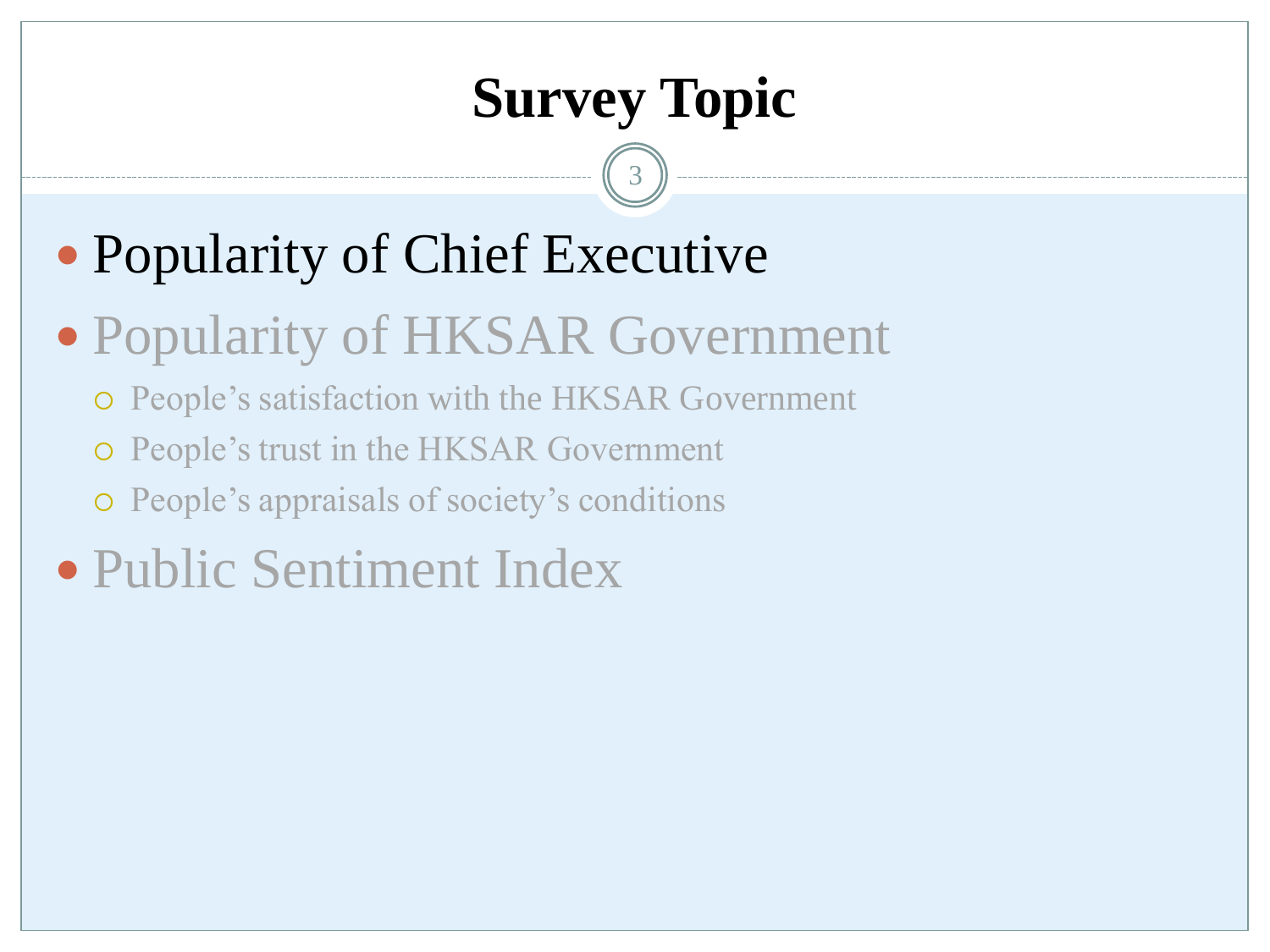### **Survey Result - Popularity of Chief Executive**

4

# **Popularity of Chief Executive**

|               |                          | 4-8/1/2021 | 18-22/1/2021 | <b>Change</b>            | <b>Record</b>               |
|---------------|--------------------------|------------|--------------|--------------------------|-----------------------------|
|               | Rating                   | 29.0       | <b>32.0</b>  | $\blacktriangle$ 3.0 $*$ | Record high since Nov. 2020 |
| <b>CE</b>     | Vote of<br>confidence    | 19%        | $21\%$       | $\triangle 2\%$          | Record high since Nov. 2020 |
| Carrie<br>Lam | Vote of<br>no confidence | 72%        | 69%          | $\blacktriangledown$ 3%  | Record low since Dec. 2020  |
|               | Net approval<br>rate     | $-54\%$    | $-49%$       | $\triangle$ 5%           | Record high since Nov. 2020 |

 Our latest survey shows that the latest popularity rating of CE Carrie Lam stands at 32.0 marks, registering a significant increase of 3.0 marks since half a month ago, 44% of the sample gave her 0 mark. Her latest approval rate is 21%, disapproval rate 69%, giving a net popularity of negative 49 percentage points. These figures have not registered any significant change from half a month ago.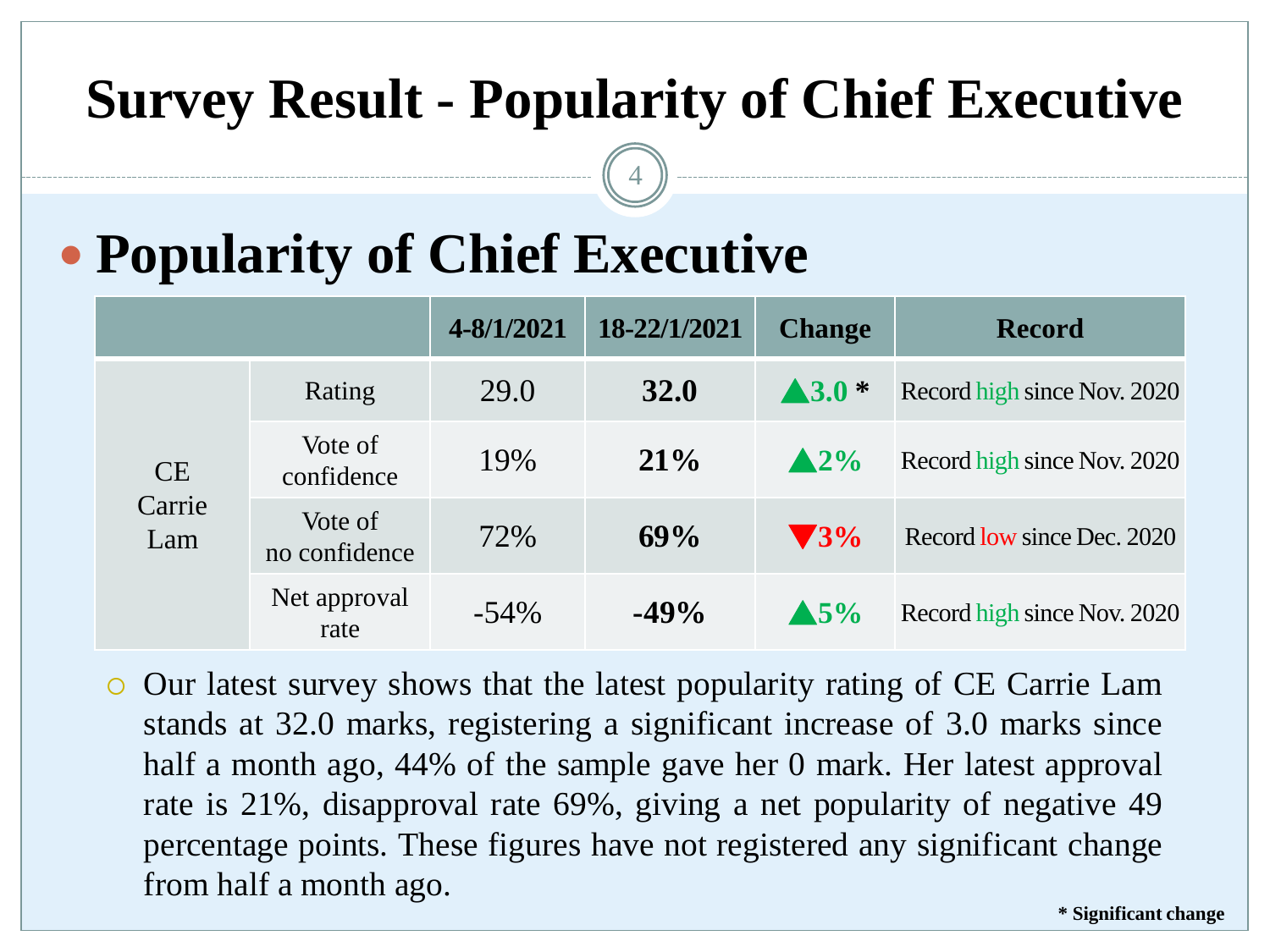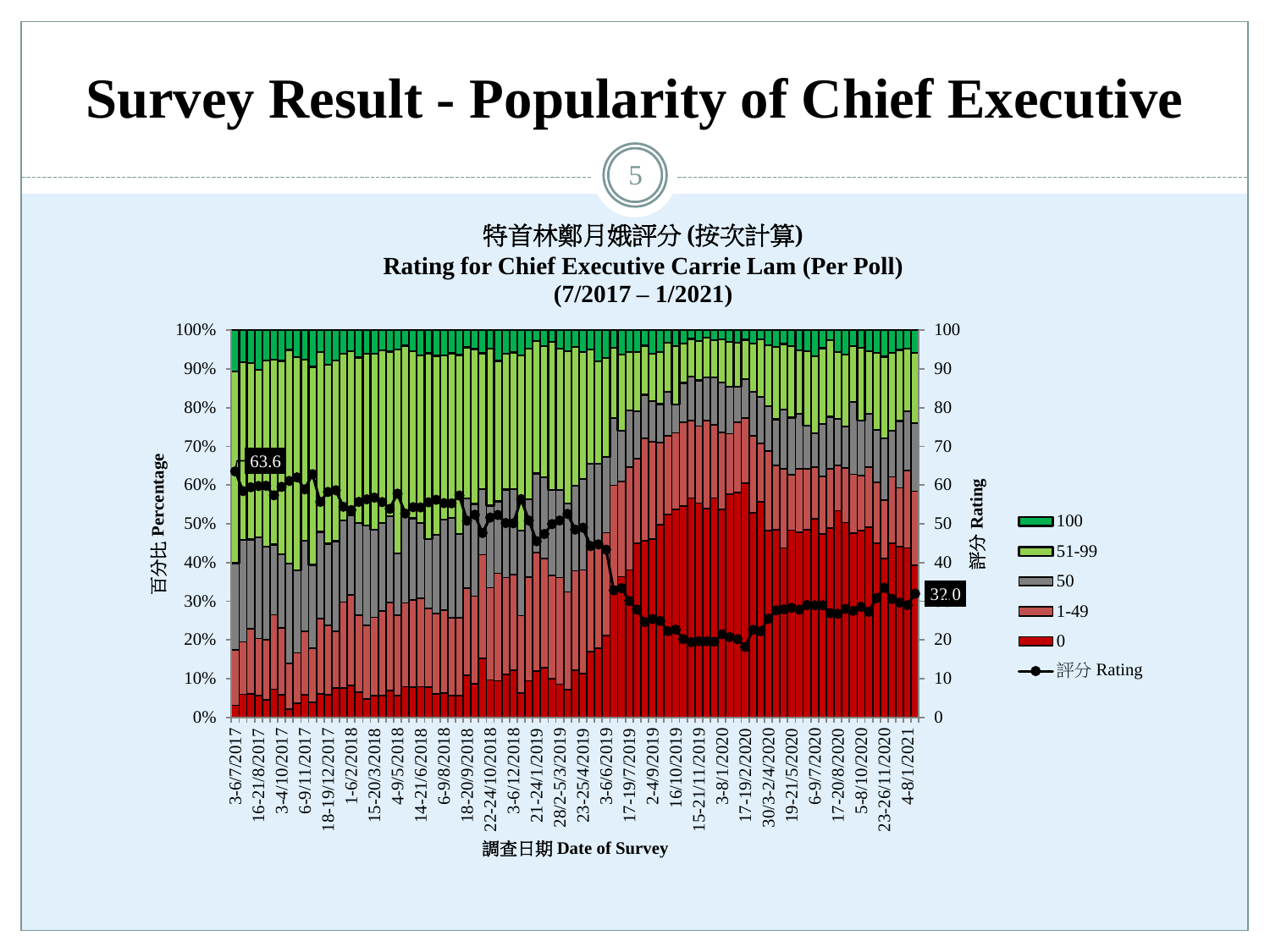# **Survey Topic**

- Popularity of Chief Executive
- Popularity of HKSAR Government
	- People's satisfaction with the HKSAR Government
	- People's trust in the HKSAR Government
	- People's appraisals of society's conditions
- Public Sentiment Index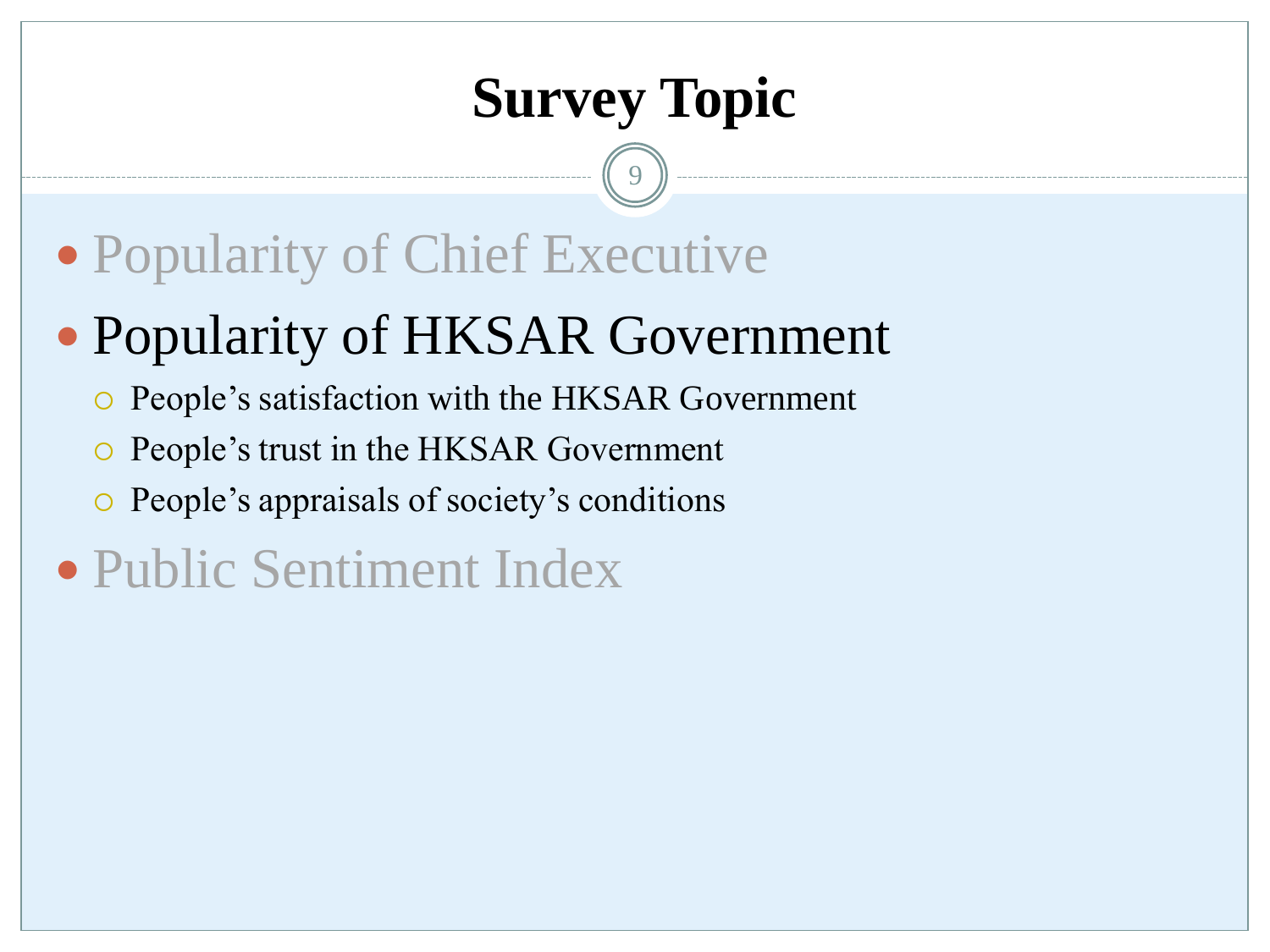#### **Survey Result - Popularity of HKSAR Government**

10

### **People's satisfaction with the HKSAR Government**

|                       | 18-22/12/2020 | 18-22/1/2021 | <b>Change</b>            | <b>Record</b>               |
|-----------------------|---------------|--------------|--------------------------|-----------------------------|
| Satisfaction rate     | 17%           | 16%          | --                       | --                          |
| Dissatisfaction rate  | 60\%          | 61%          | $\triangle 2\%$          | Record high since Nov. 2020 |
| Net satisfaction rate | $-43%$        | $-45\%$      | $\blacktriangledown 2\%$ | Record low since Oct. 2020  |
| Mean value            | 2.1           | 2.1          | --                       | --                          |

 Regarding the HKSAR Government, the latest satisfaction rate is 16%, whereas 61% were dissatisfied, thus net satisfaction stands at negative 45 percentage points. The mean score is 2.1, meaning close to "quite dissatisfied" in general.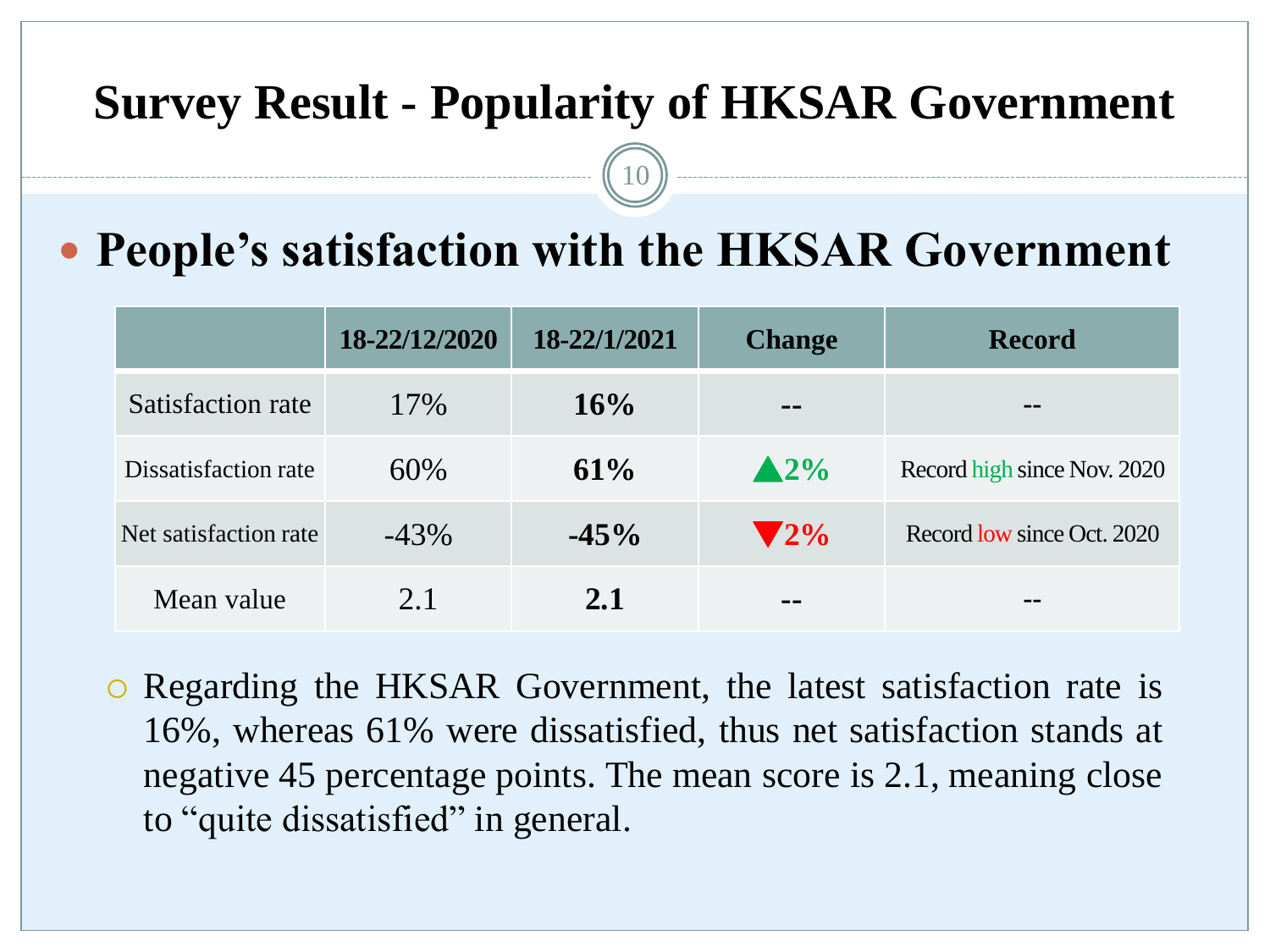#### **Survey Result - Popularity of HKSAR Government**

11

### **People's trust in the HKSAR Government**

|                 | 18-22/12/2020 | 18-22/1/2021 | <b>Change</b>           | <b>Record</b>               |
|-----------------|---------------|--------------|-------------------------|-----------------------------|
| <b>Trust</b>    | 29%           | 28%          | $\sqrt{1\%}$            | Record low since Oct. 2020  |
| <b>Distrust</b> | 56%           | $51\%$       | $\blacktriangledown$ 5% | Record low since Nov. 2020  |
| Net trust       | $-27\%$       | $-23%$       | $\triangle$ 5%          | Record high since Nov. 2020 |
| Mean value      | 2.4           | 2.5          | $\blacktriangle 0.1$    | Record high since May 2019  |

 Regarding people's trust in the HKSAR Government, 28% of the respondents expressed trust, 51% expressed distrust, thus the net trust value is negative 23 percentage points. The mean score is 2.5, meaning between "quite distrust" and "half-half" in general.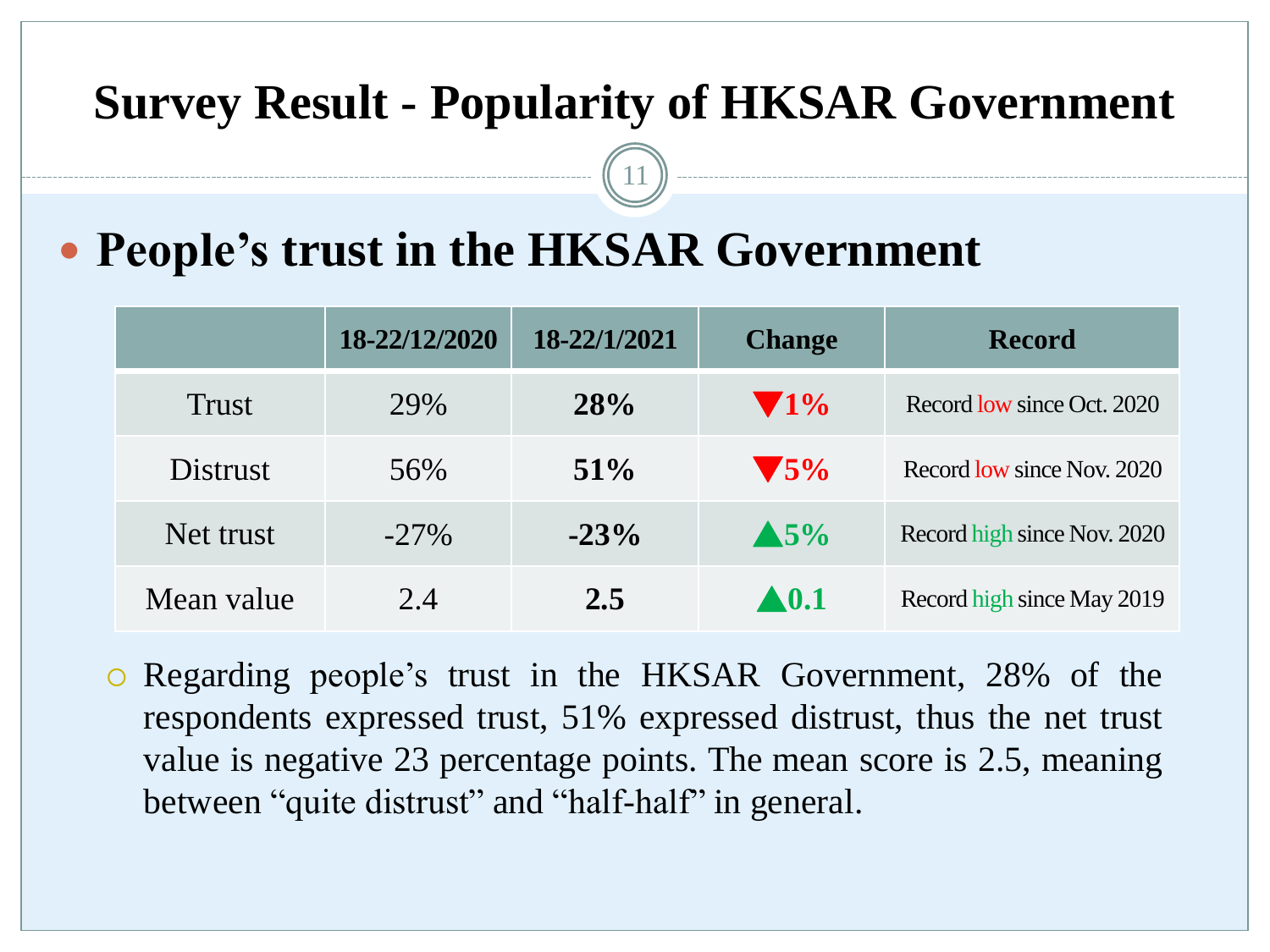#### **Survey Result - Popularity of HKSAR Government**

12

### **People's appraisals of society's conditions**

|                         | 18-22/12/2020 | 18-22/1/2021 | <b>Change</b>        | <b>Record</b>               |
|-------------------------|---------------|--------------|----------------------|-----------------------------|
| Political<br>condition  | $-51\%$       | $-47\%$      | $\triangle 3\%$      | Record high since Nov. 2020 |
| Livelihood<br>condition | $-50\%$       | $-47\%$      | $\triangle 2\%$      | Record high since Mar. 2019 |
| Economic<br>condition   | $-59\%$       | $-54\%$      | $\blacktriangle 4\%$ | Record high since Nov. 2020 |

 As for people's satisfaction with the current livelihood, political and economic conditions, the net satisfaction rates are negative 47, negative 47 and negative 54 percentage points respectively. The figures above are more or less the same as last month, but the net satisfaction rate with the political condition has registered a new high since March 2019.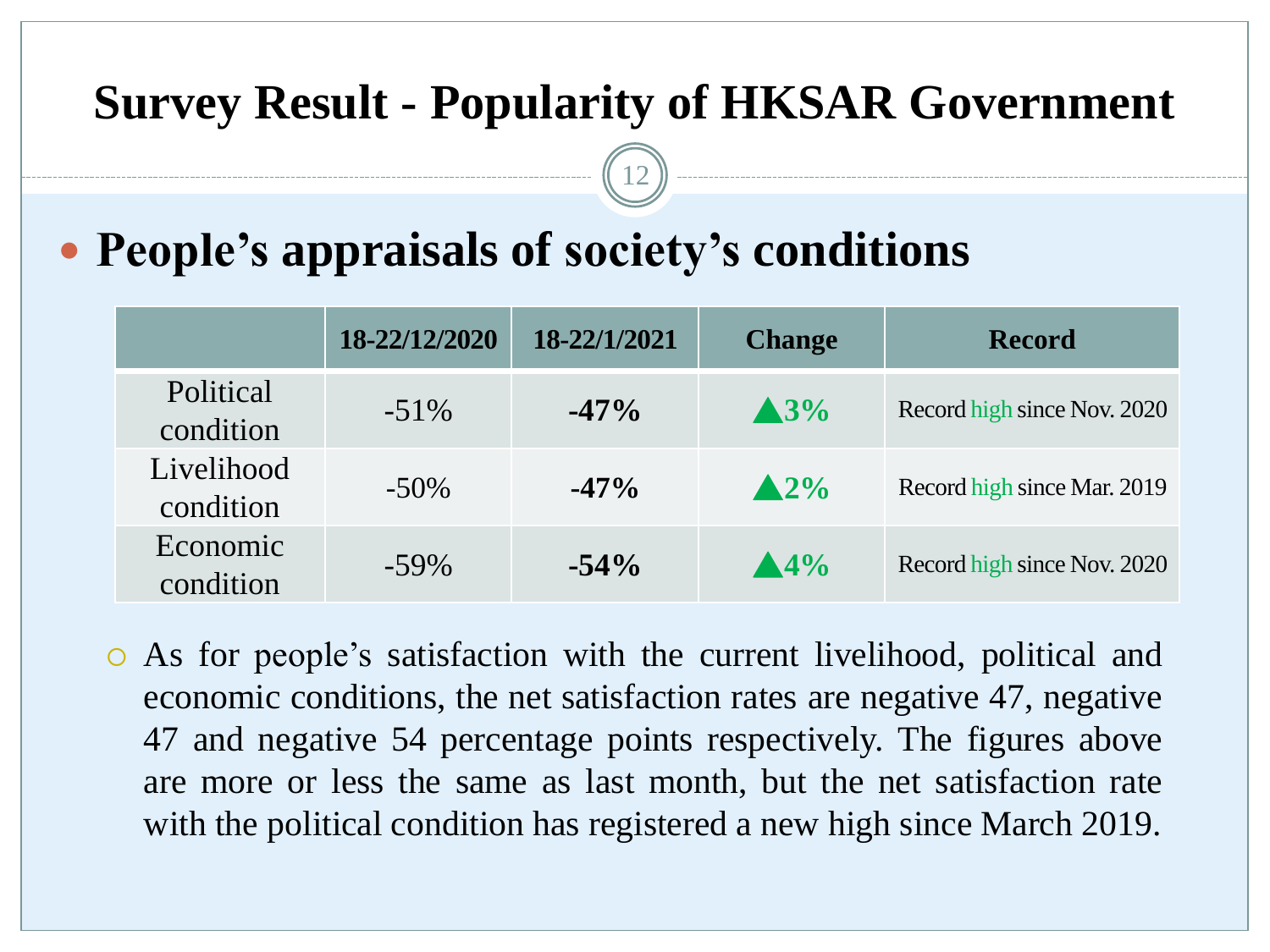# **Survey Topic**

- Popularity of Chief Executive
- Popularity of HKSAR Government
	- People's satisfaction with the HKSAR Government
	- People's trust in the HKSAR Government
	- People's appraisals of society's conditions
- Public Sentiment Index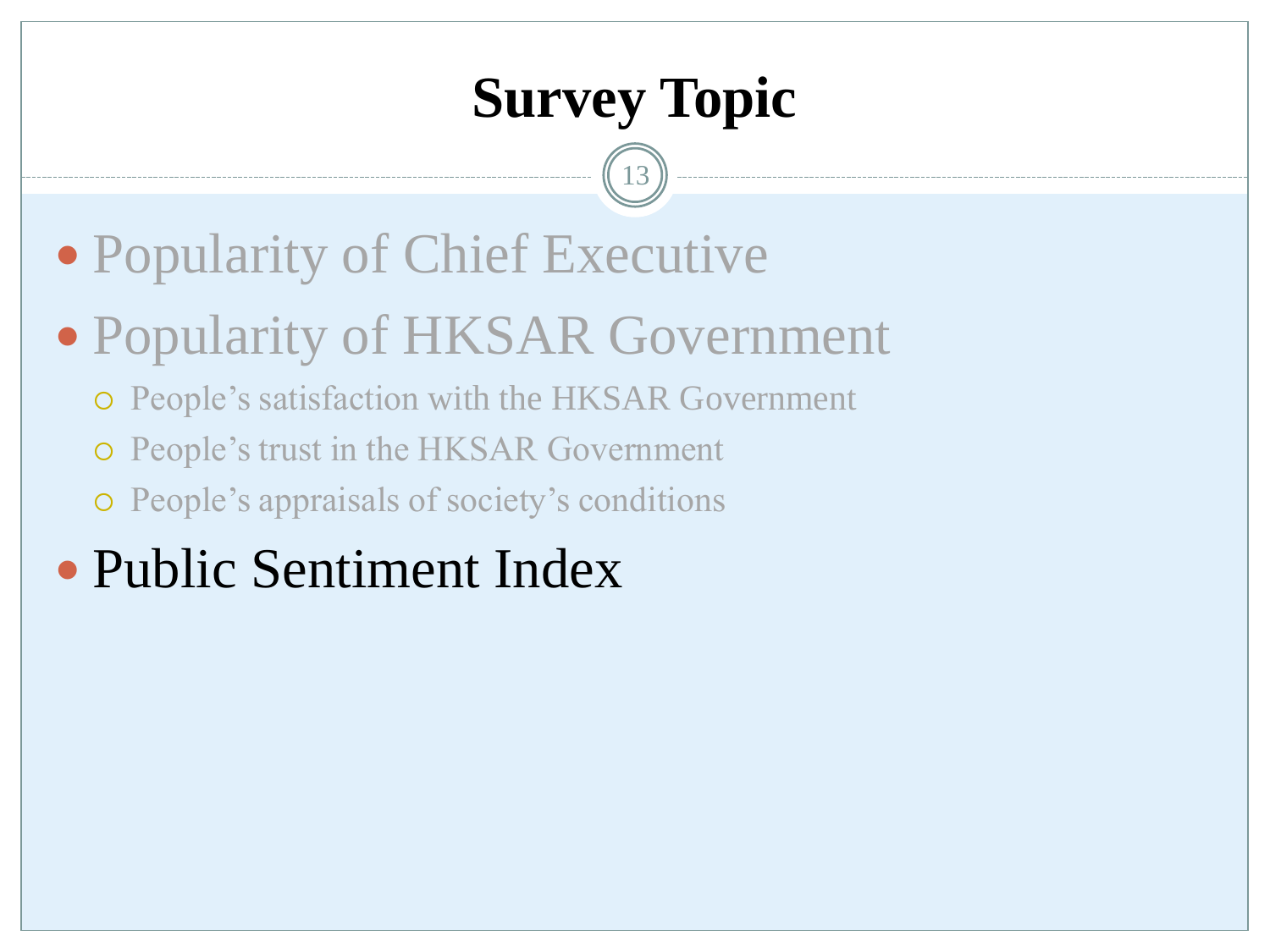### **Survey Result - Public Sentiment Index**

14

### **Public Sentiment Index (PSI)**

|                                        | 8/1/2021 | 22/1/2021 | <b>Change</b>        | <b>Record</b>               |
|----------------------------------------|----------|-----------|----------------------|-----------------------------|
| <b>Public Sentiment</b><br>Index (PSI) | 64.1     | 68.1      | $\blacktriangle$ 4.0 | Record high since Nov. 2020 |
| Government<br>Appraisal (GA)           | 66.6     | 70.2      | $\blacktriangle$ 3.7 | Record high since Nov. 2020 |
| <b>Society Appraisal</b><br>(SA)       | 61.9     | 65.4      | $\blacktriangle$ 3.5 | Record high since Aug. 2019 |

- All PSI, GA and SA scores range between 0 to 200, with 100 meaning normal.
- The latest PSI stands at 68.1, up by 4.0 points from early January. It can be considered as among the worst 2% across the past 20 years or so. Two component scores of PSI can be considered as among the worst 2% and 1% across the past 20 years or so respectively.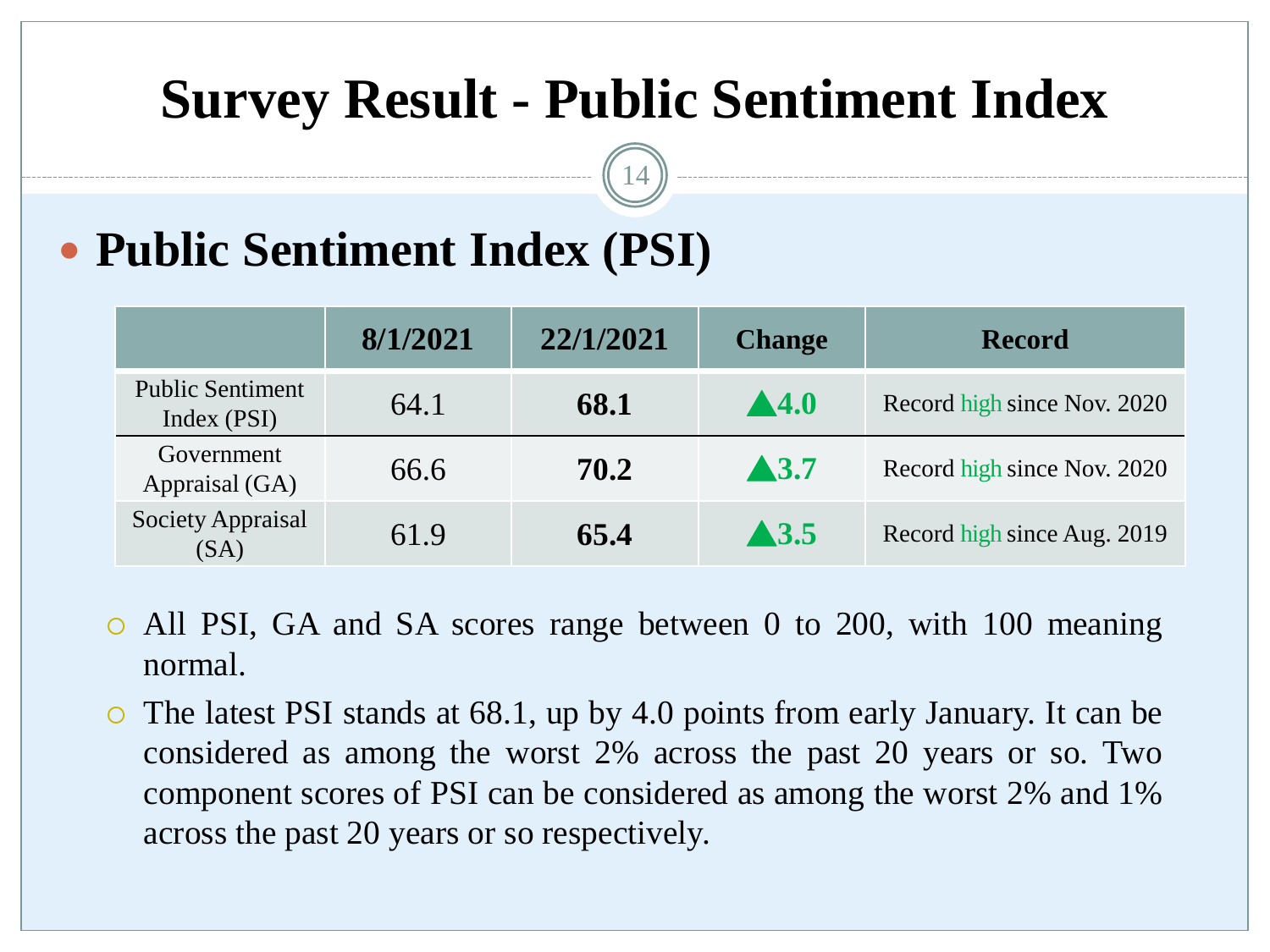

**Community Democracy Project - Community Health Module Latest Results January 26, 2021**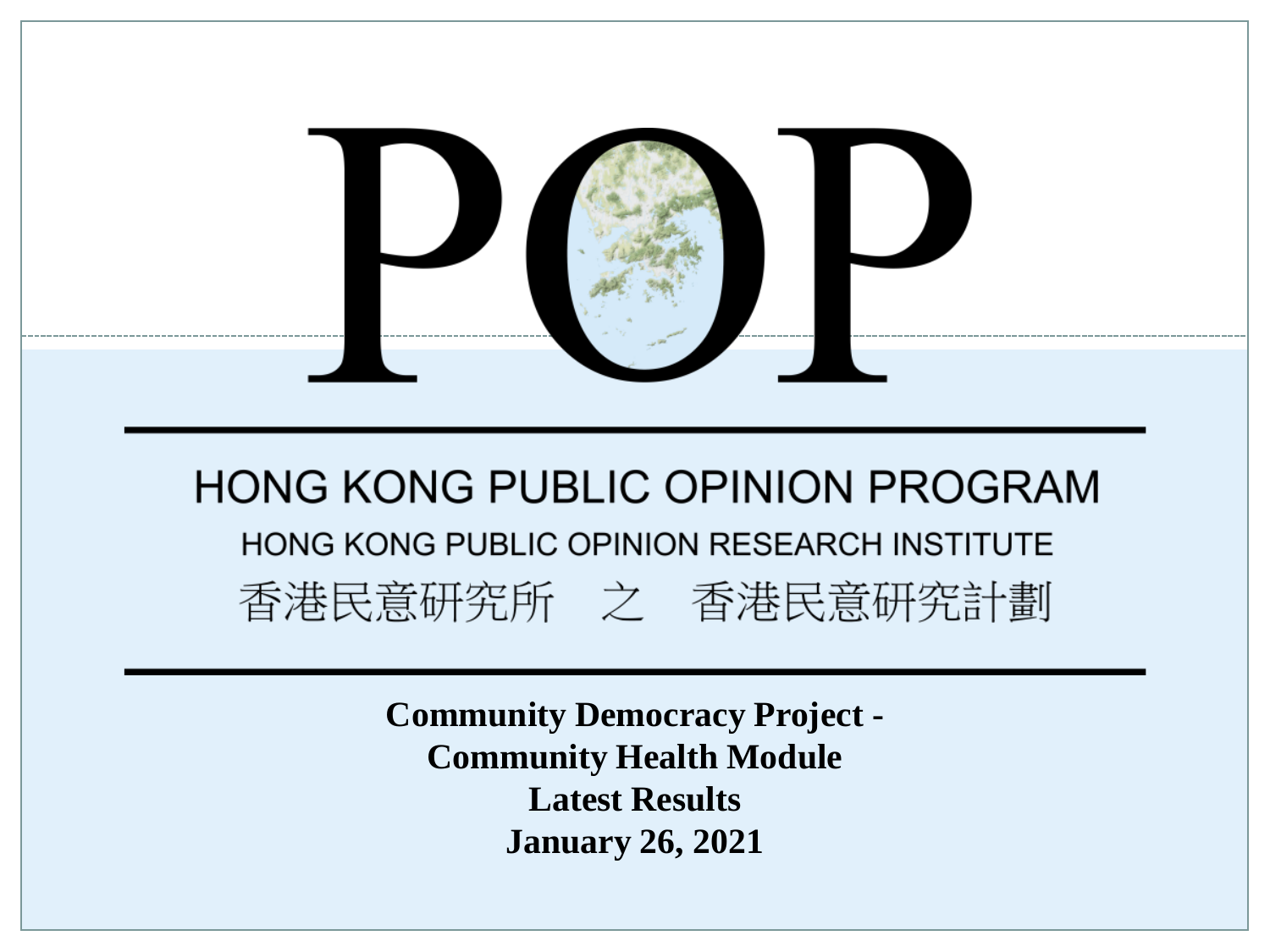### **Contact Information - Community Health Module**

|                                        | <b>HKPOP Panel</b>                                                                                                                                                                                                                                                                                                                                           |                                                                      |  |  |  |  |  |
|----------------------------------------|--------------------------------------------------------------------------------------------------------------------------------------------------------------------------------------------------------------------------------------------------------------------------------------------------------------------------------------------------------------|----------------------------------------------------------------------|--|--|--|--|--|
| Date of survey                         | January 18, 3pm – January 25, 3pm                                                                                                                                                                                                                                                                                                                            |                                                                      |  |  |  |  |  |
| Survey method                          | Online survey                                                                                                                                                                                                                                                                                                                                                |                                                                      |  |  |  |  |  |
|                                        | Hong Kong residents aged $12+$                                                                                                                                                                                                                                                                                                                               |                                                                      |  |  |  |  |  |
| Target population<br>Total sample size | <b>Representative Panel</b>                                                                                                                                                                                                                                                                                                                                  | <b>Volunteer Panel</b>                                               |  |  |  |  |  |
|                                        | 544                                                                                                                                                                                                                                                                                                                                                          | 4,277                                                                |  |  |  |  |  |
| Response rate                          | 6.1%                                                                                                                                                                                                                                                                                                                                                         | 4.9%                                                                 |  |  |  |  |  |
| Sampling error                         | Sampling error of percentages at<br>$+/-4\%$ at 95% confidence level                                                                                                                                                                                                                                                                                         | Sampling error of percentages at<br>$+/-1\%$ at 95% confidence level |  |  |  |  |  |
| Weighting method                       | The figures are rim-weighted according to 1) gender-age distribution of<br>Hong Kong population and by District Councils population figures from<br>Census and Statistics Department; 2) Voting results of District Councils<br>Election from Registration and Electoral Office; 3) rating distribution of<br>Chief Executive from regular tracking surveys. |                                                                      |  |  |  |  |  |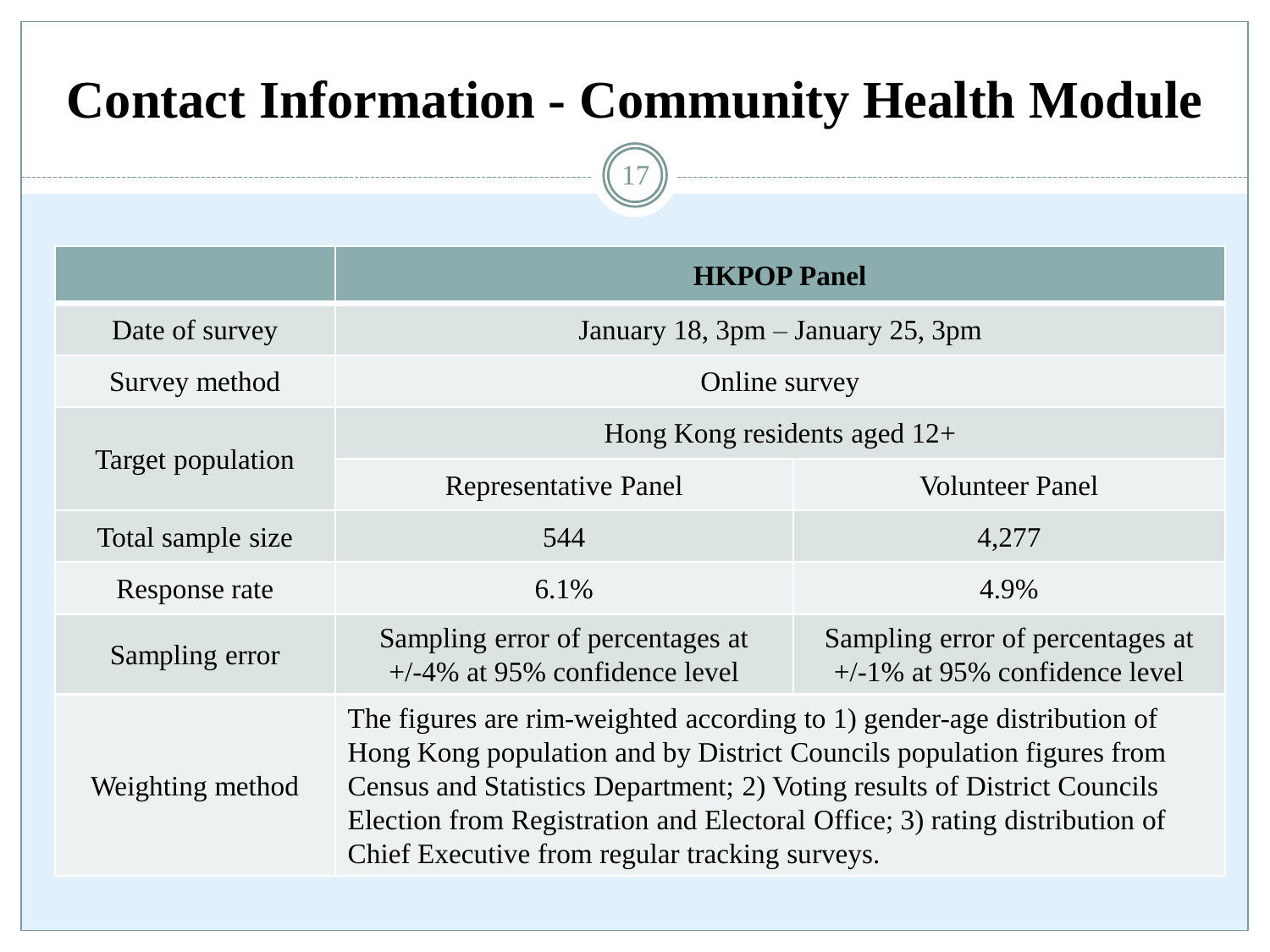### **Survey Result - Community Health Module**

18

- **Latest survey period: 18-25/1/2021**
- **Last survey period: 8-18/1/2021** *(Representative Panel N= 481 Volunteer Panel N= 4,746)*
- **Second last survey period: 28-31/12/2020** (Representative Panel N= 804 Volunteer Panel N= 8,709)

| <b>Opinion Question</b>                                      |                | <b>Representative Panel</b><br>$(N=544)$ |                           | <b>Volunteer Panel</b><br>$(N=4,267)$ |         |  |  |
|--------------------------------------------------------------|----------------|------------------------------------------|---------------------------|---------------------------------------|---------|--|--|
|                                                              |                | Don't know $/$<br>hard to say            | Average                   | Don't know /<br>hard to say           | Average |  |  |
| Q1 How likely do<br>you think it is that                     | <b>Latest</b>  | 33%                                      | $22\%$ $\blacktriangle$ * | 20%                                   | 16%     |  |  |
| you will contract<br>novel coronavirus<br>pneumonia over the | Last           | 28%                                      | 11%                       | 20%                                   | 15%     |  |  |
| next one month?<br>[Logarithmic Scale]                       | Second<br>Last | 25%                                      | 20%                       | 26%                                   | 17%     |  |  |

^ Answer options included: 0-10 rating scale, others and don't know / hard to say. Answer options changed from linear scale to logarithmic scale since Oct 2020.

**\* Significant change**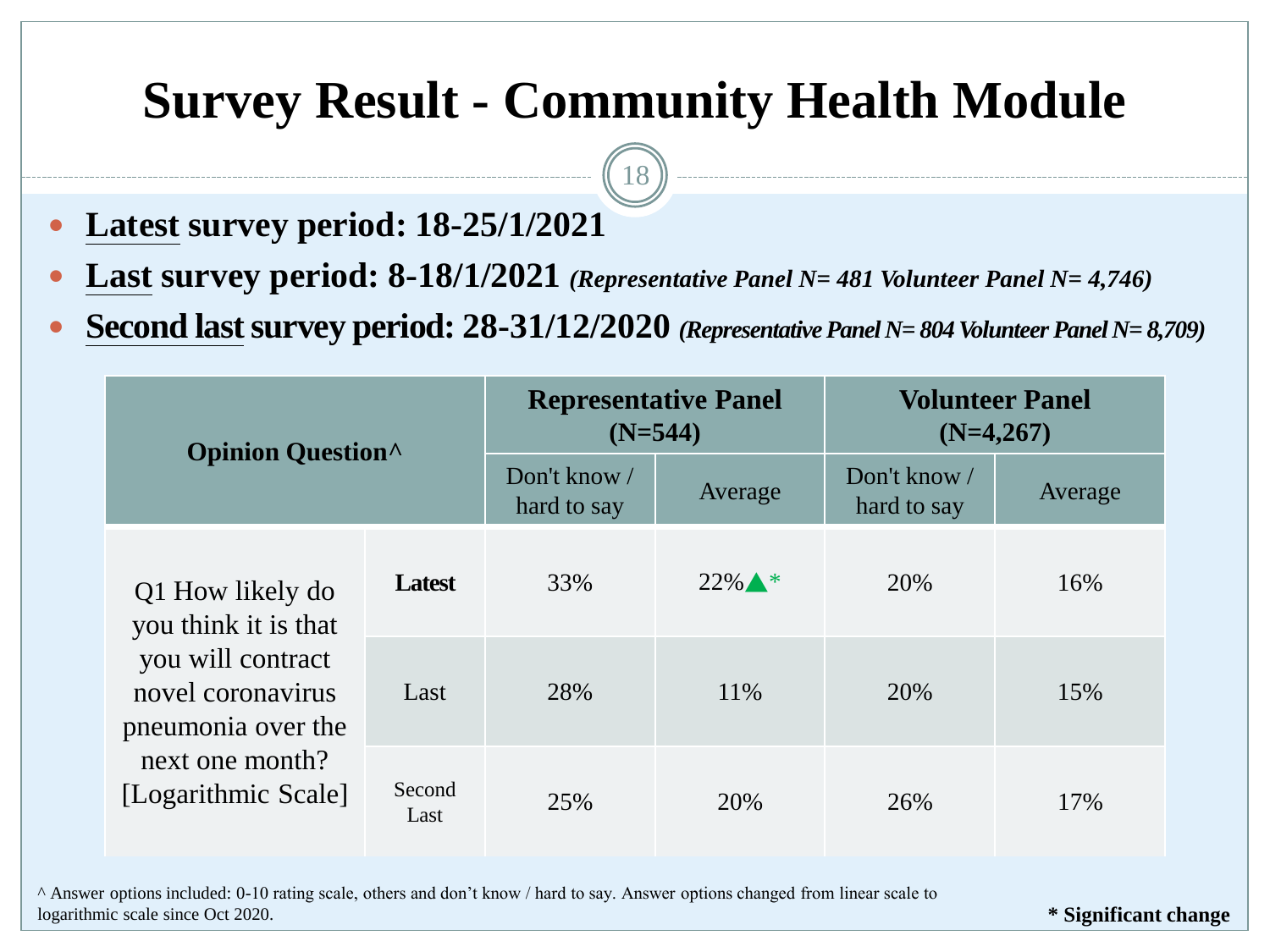

^ Answer options included: 0-10 rating scale, others and don't know / hard to say. Answer options changed from linear scale to logarithmic scale since Oct 2020.

**\* Significant change**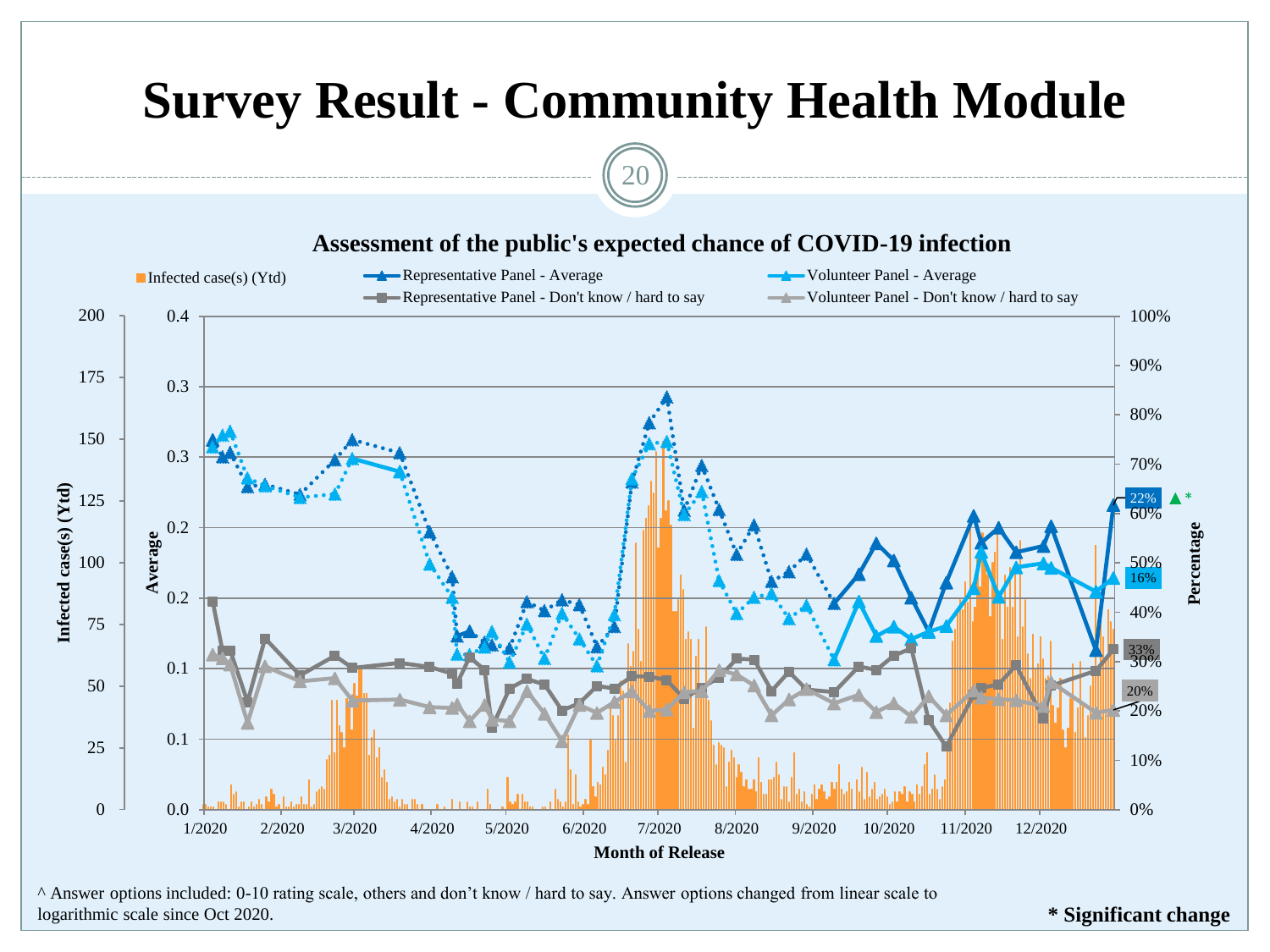### **Survey Result - Community Health Module**

21

- **Latest survey period: 18-25/1/2021**
- **Last survey period: 8-18/1/2021** *(Representative Panel N= 479 Volunteer Panel N= 4,749)*
- **Second last survey period: 28-31/12/2020** (Representative Panel N= 803 Volunteer Panel N= 8,716)

| <b>Opinion Question</b>                                          |                    |            |           | Representative Panel $(N=543)$ |                               | Volunteer Panel (N=4,274) |           |                     |                  |  |
|------------------------------------------------------------------|--------------------|------------|-----------|--------------------------------|-------------------------------|---------------------------|-----------|---------------------|------------------|--|
|                                                                  |                    |            | Half-half | <b>Dissatisfied</b>            | $Mean^{\dagger}$              | Satisfied                 | Half-half | <b>Dissatisfied</b> | $Mean^{\dagger}$ |  |
| Q <sub>2</sub> How<br>Latest<br>satisfied or<br>dissatisfied are | 16%                | $12\%$ $*$ | $71\%$ *  | $2.0$ *                        | $12\%$ $\blacktriangledown$ * | 11%                       | $76\%$ *  | $1.8$ *             |                  |  |
| you with the<br>government's<br>performance in                   | 28%<br>17%<br>Last |            | 55%       | 2.2                            | 18%                           | 10%                       | 72%       | 1.9                 |                  |  |
| handling novel<br>coronavirus<br>pneumonia?                      | Second<br>Last     | 16%        | 20%       | 64%                            | 2.1                           | 16%                       | 13%       | 71%                 | 1.9              |  |

^ Answer options included: very much satisfied, somewhat satisfied, half-half, somewhat dissatisfied, very much dissatisfied and don't know / hard to say

 $\dagger$  The mean value is calculated by quantifying all individual responses into 1, 2, 3, 4, 5 marks according to their degree of positive level, where 1 is the lowest  $\ast$  Significant change

and 5 the highest, and then calculate the sample mean.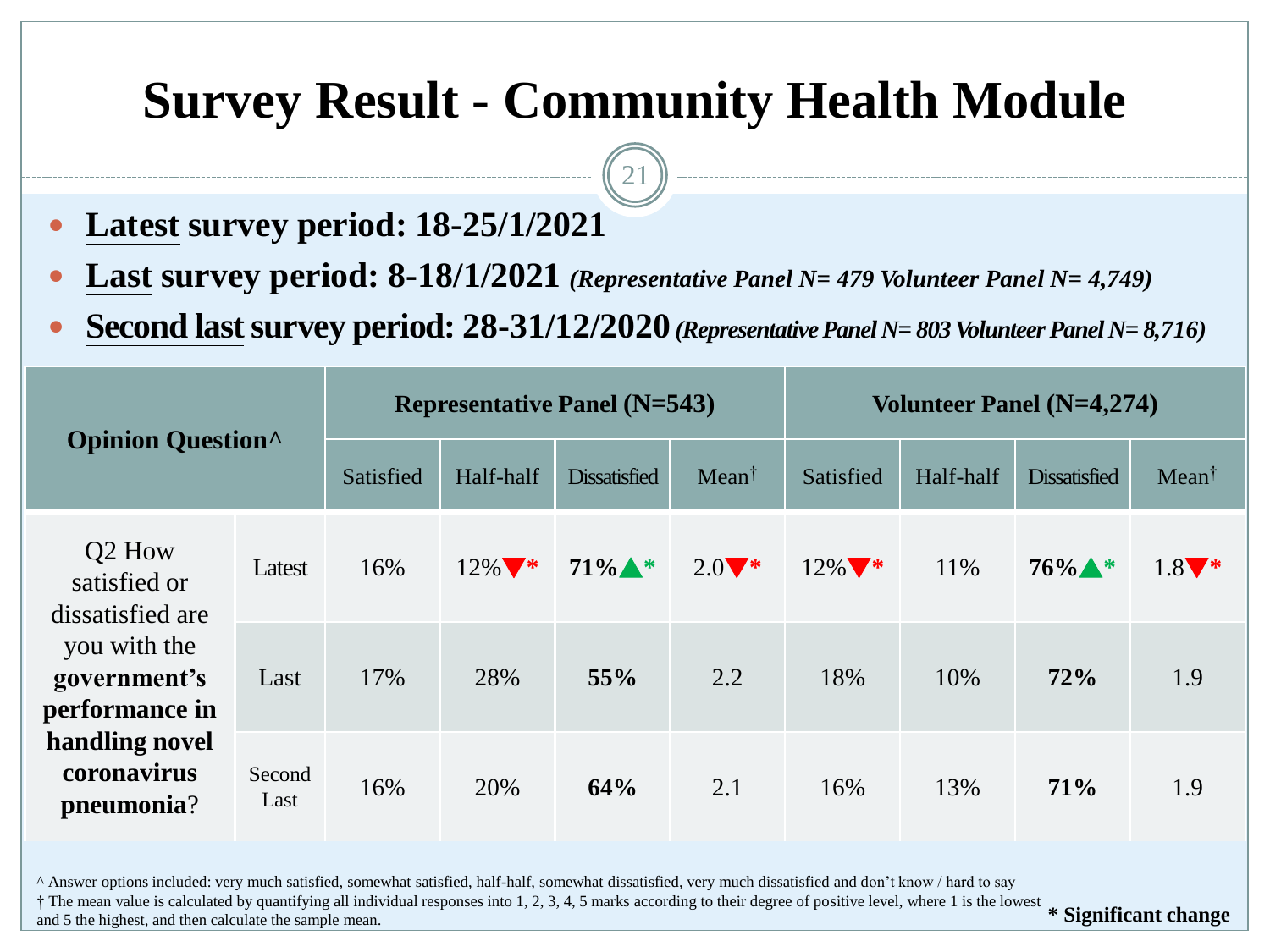

^ Answer options included: very much satisfied, somewhat satisfied, half-half, somewhat dissatisfied, very much dissatisfied and don't know / hard to say **\* Significant change**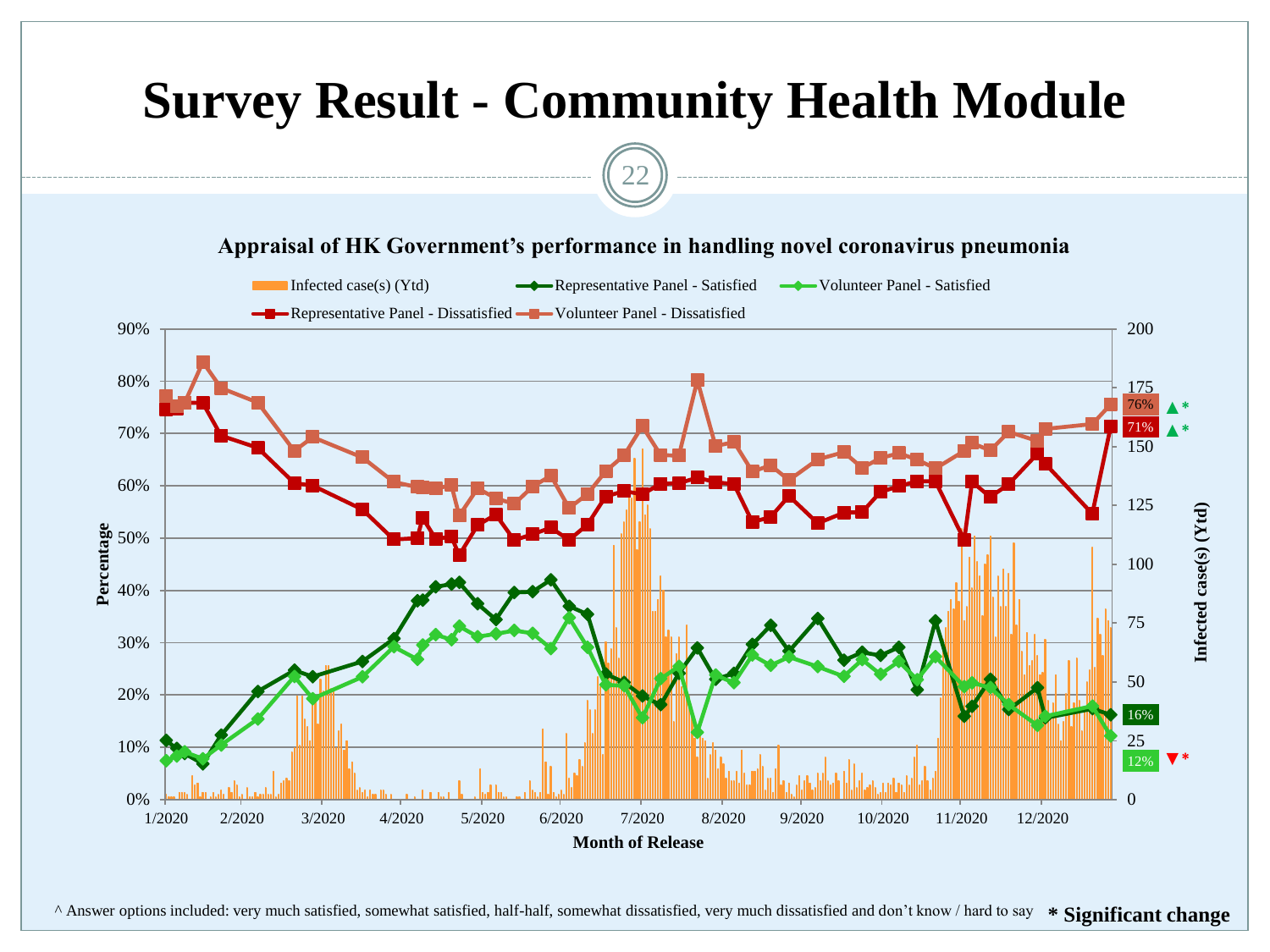

**Community Democracy Project - Community Health Module Post-Epidemic Normality Resumption Index (PENRI) Latest Results January 26, 2021**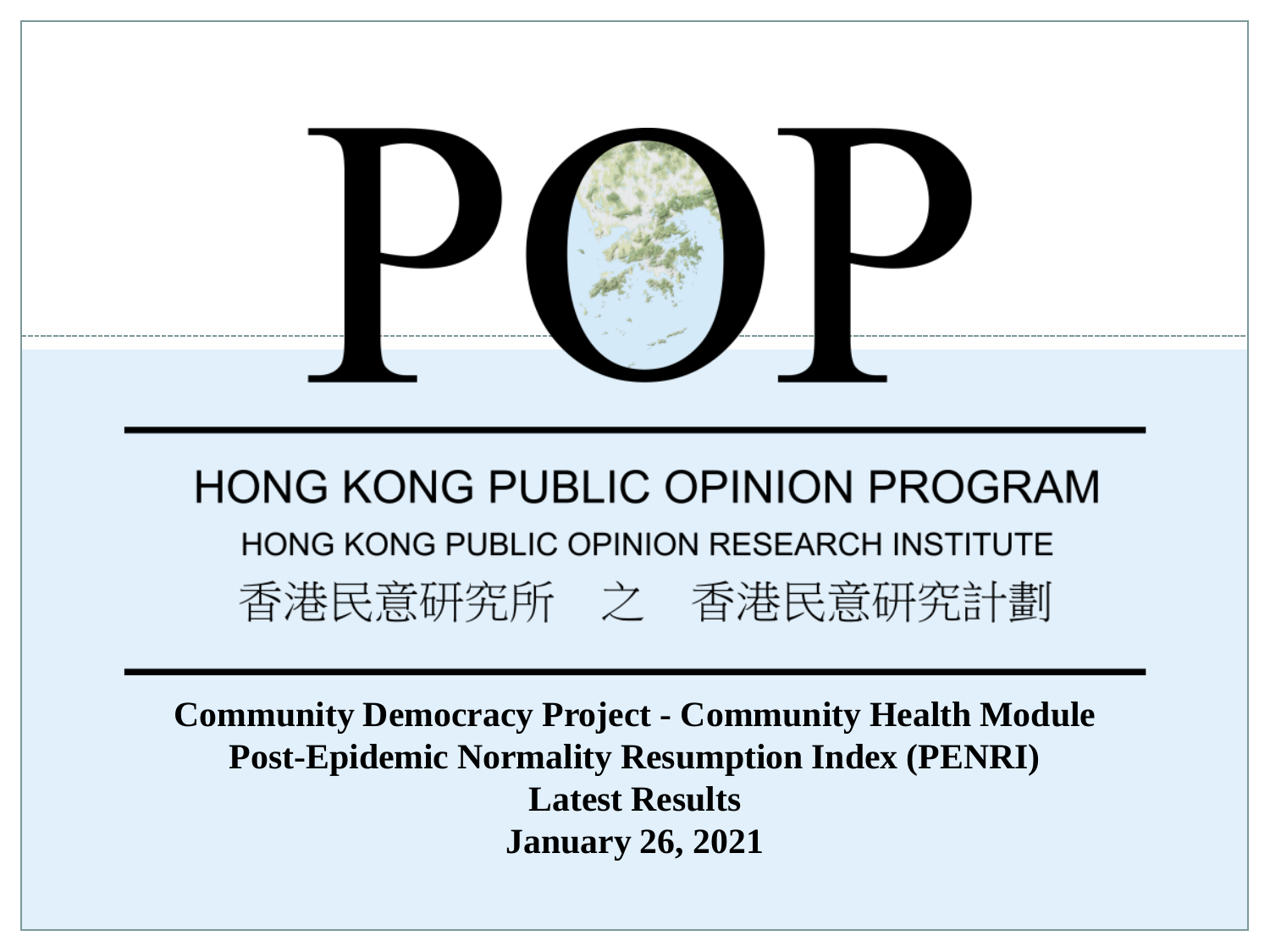## **Contact Information - PENRI**

|                   | <b>HKPOP Panel</b>                                                                                                                                                                                                                                                                                                                                           |
|-------------------|--------------------------------------------------------------------------------------------------------------------------------------------------------------------------------------------------------------------------------------------------------------------------------------------------------------------------------------------------------------|
| Date of survey    | January 18, $3pm - January 25$ , $3pm$                                                                                                                                                                                                                                                                                                                       |
| Survey method     | Online survey                                                                                                                                                                                                                                                                                                                                                |
| Target population | Hong Kong residents aged $12+$                                                                                                                                                                                                                                                                                                                               |
| Total sample size | 4,277                                                                                                                                                                                                                                                                                                                                                        |
| Response rate     | 4.9%                                                                                                                                                                                                                                                                                                                                                         |
| Sampling error    | Sampling error of percentages at $+/-1\%$ at 95% confidence level                                                                                                                                                                                                                                                                                            |
| Weighting method  | The figures are rim-weighted according to 1) gender-age distribution of<br>Hong Kong population and by District Councils population figures from<br>Census and Statistics Department; 2) Voting results of District Councils<br>Election from Registration and Electoral Office; 3) rating distribution of<br>Chief Executive from regular tracking surveys. |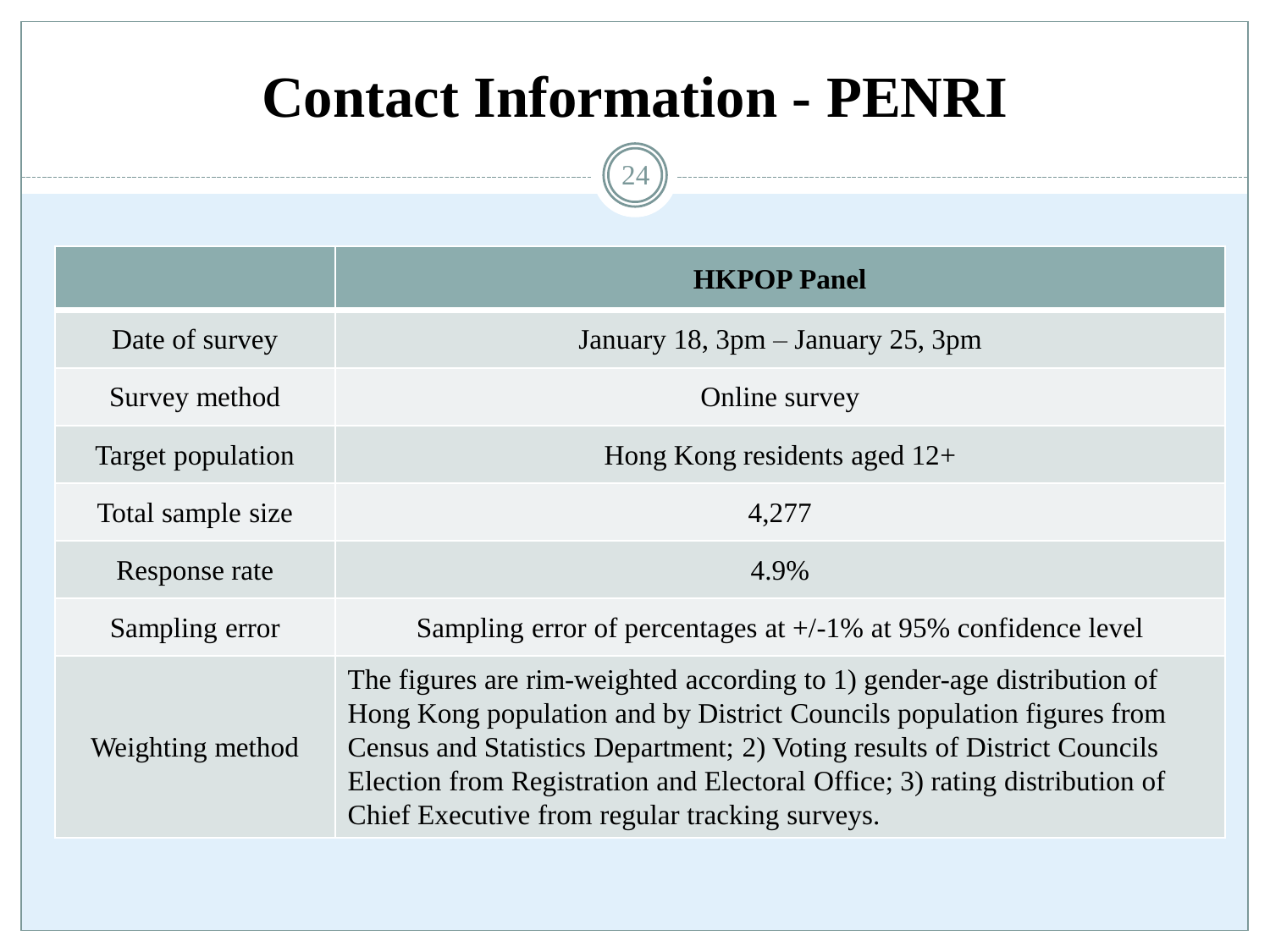# **Survey Result - PENRI**



| <b>Date of Publication</b>                                 | 12/1 | 13/1         | <b>14/1</b>  | <b>15/1</b>                             | <b>16/1</b> | <b>17/1</b>         | 18/1 | 19/1 | 20/1           | 21/1                    | 22/1           | 23/1 | 24/1                    | 25/1                    | 26/1                    |
|------------------------------------------------------------|------|--------------|--------------|-----------------------------------------|-------------|---------------------|------|------|----------------|-------------------------|----------------|------|-------------------------|-------------------------|-------------------------|
| <b>Imported Cases(Ytd)</b>                                 | 3    | $\mathbf{0}$ | $\mathbf{0}$ | $3 \quad 3$                             |             | $1 \quad 4 \quad 5$ |      |      | $\blacksquare$ | $\overline{\mathbf{0}}$ | 7 <sup>1</sup> | 6    | $\overline{\mathbf{3}}$ | $\overline{\mathbf{4}}$ | $\overline{\mathbf{4}}$ |
| <b>Local Infection Cases(Ytd)</b>                          | 38   | 60           | 42           | 26                                      | 35          | 49                  | 51   | 102  | 55             | 77                      | 63             | 55   | 78                      | 72                      | 69                      |
| Post-Epidemic Gathering<br><b>Resumption Index (PEGRI)</b> |      | 18.8 15.2    |              | 18.8 18.8 18.8 15.2 15.2 12.2 16.4 16.6 |             |                     |      |      |                |                         | 16.6 16.4      |      | $15.7$ $15.3$           |                         | 15.6                    |
|                                                            |      |              |              |                                         |             |                     |      |      |                |                         |                |      |                         |                         |                         |